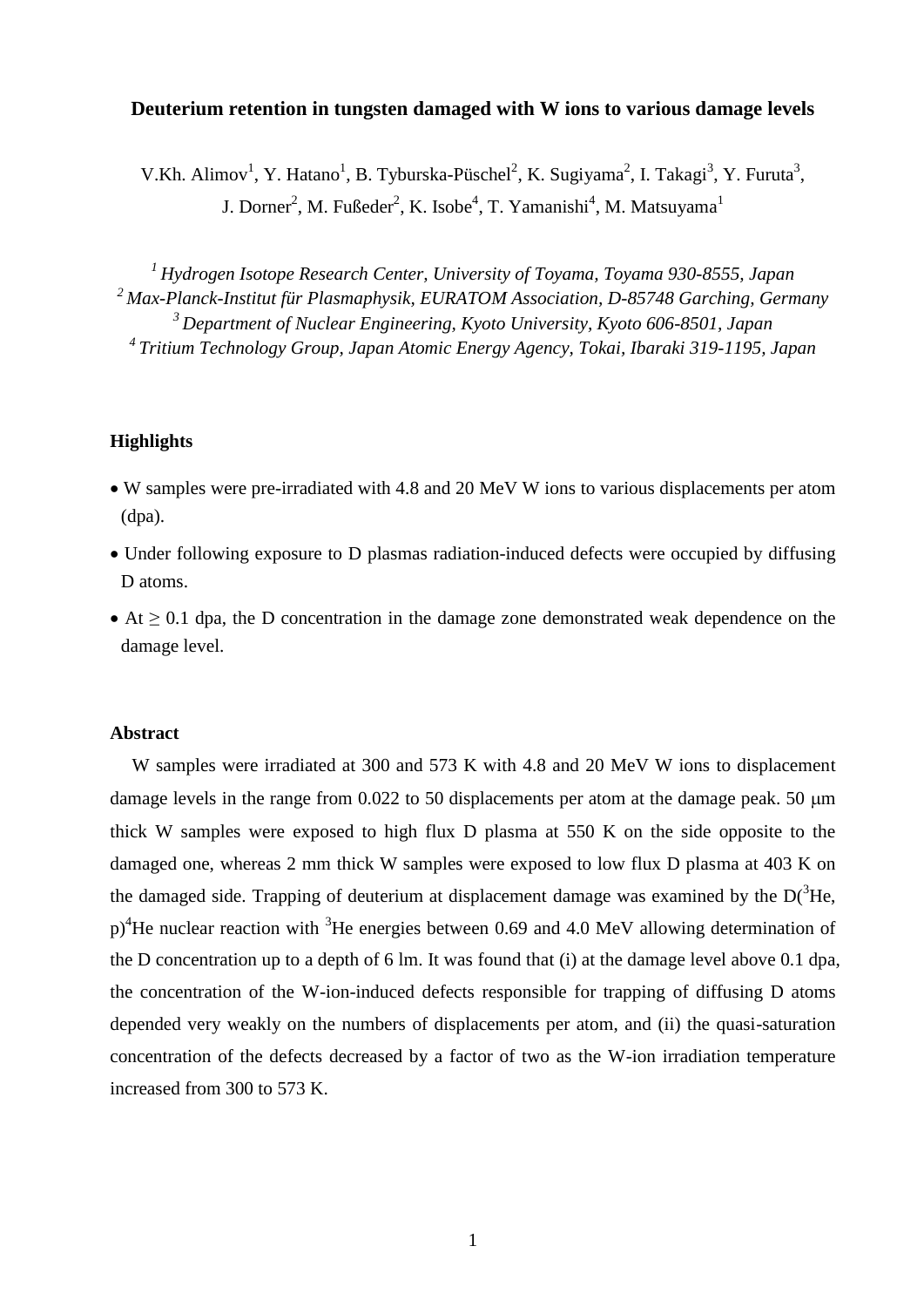### **1. Introduction**

 $\overline{a}$ 

Due to its favorable physical properties, such as low erosion yield and high melting temperature, tungsten (W) is employed as a candidate material for plasma-facing high heat-flux structures in future fusion reactors. As plasma-facing material in the fusion reactors, W will be subject to intensive fluxes of energetic deuterium (D) and tritium (T) particles, as well as 14 MeV neutrons (n) from the D-T fusion reaction. Neutron irradiation generates displacements in the bulk of W and creates thus defects at which hydrogen isotopes can be trapped. Furthermore, irradiation of W with fusion neutrons creates several radioactive isotopes of tungsten and rhenium which might have effects on behavior of tritium in the n-irradiated W. Note that for W divertor elements in ITER, the level of neutron-induced displacement damage for whole campaign calculated with a displacement threshold energy of  $E_d = 38$  eV<sup>1</sup> can reach 0.7 displacements per atom (dpa) [1], whereas in DEMO reactor the damage rate for W tiles is estimated to be 20–40 dpa per operational year [2]. Hydrogen retention in n-irradiated tungsten will occur throughout the bulk of the material and, therefore, there is the potential for large tritium inventories in fusion reactors [1,3]

The best way to investigate the influence of n-produced defects on hydrogen isotope inventory in W is to have a source of fusion neutrons which still does not exist. Another possibility is an irradiation of W samples with fast neutrons  $(E > 0.1 \text{ MeV})$  in nuclear fission reactors [4, 5, 6, 7]. However, because of low damaging rate and activation of samples, neutron irradiation to high damage levels (such as tens of dpa) is a difficult task.

One of the ways to investigate the influence of n-produced defects on the hydrogen isotope inventory is to simulate displacement damage in tungsten by irradiation with ions at energies in the range from several tenths to several tens of MeV. It has been experimentally shown [8, 9, 10, 11, 12, 13, 14, 15, 16, 17, 18, 19, 20, 21, 22, 23] that irradiation of W materials with 0.2-20 MeV H, He, Si, and W ions leads to an enhancement of hydrogen isotope retention in comparison with undamaged materials. However, damage created by ions is concentrated in a narrow region below the surface (in the damaged zone), while neutron-induced damage extends to larger depths.

The dependence of D concentration trapped in the damage zone at the damage peak,  $^{\text{damage}}C_{\text{D}}$ , on the damage level in W was studied in several works [10, 13, 14, 16, 18, 21, 22]. For W pre-irradiated with 12 MeV Si ions and then exposed to low-energy, high flux D plasmas at 473 and 773 K, Wampler et al. [10] observed an increase of the concentration  $\text{d}$ <sup>damage</sup> $C_D$  as the damage level at the damage peak increased from 0.006 to 0.6 dpa (in this work the damage level

<sup>&</sup>lt;sup>1</sup> An uncertainty in the displacement threshold energy  $E_d$  affects only the level of predicted displacements per atom (dpa) and not the distribution of this damage.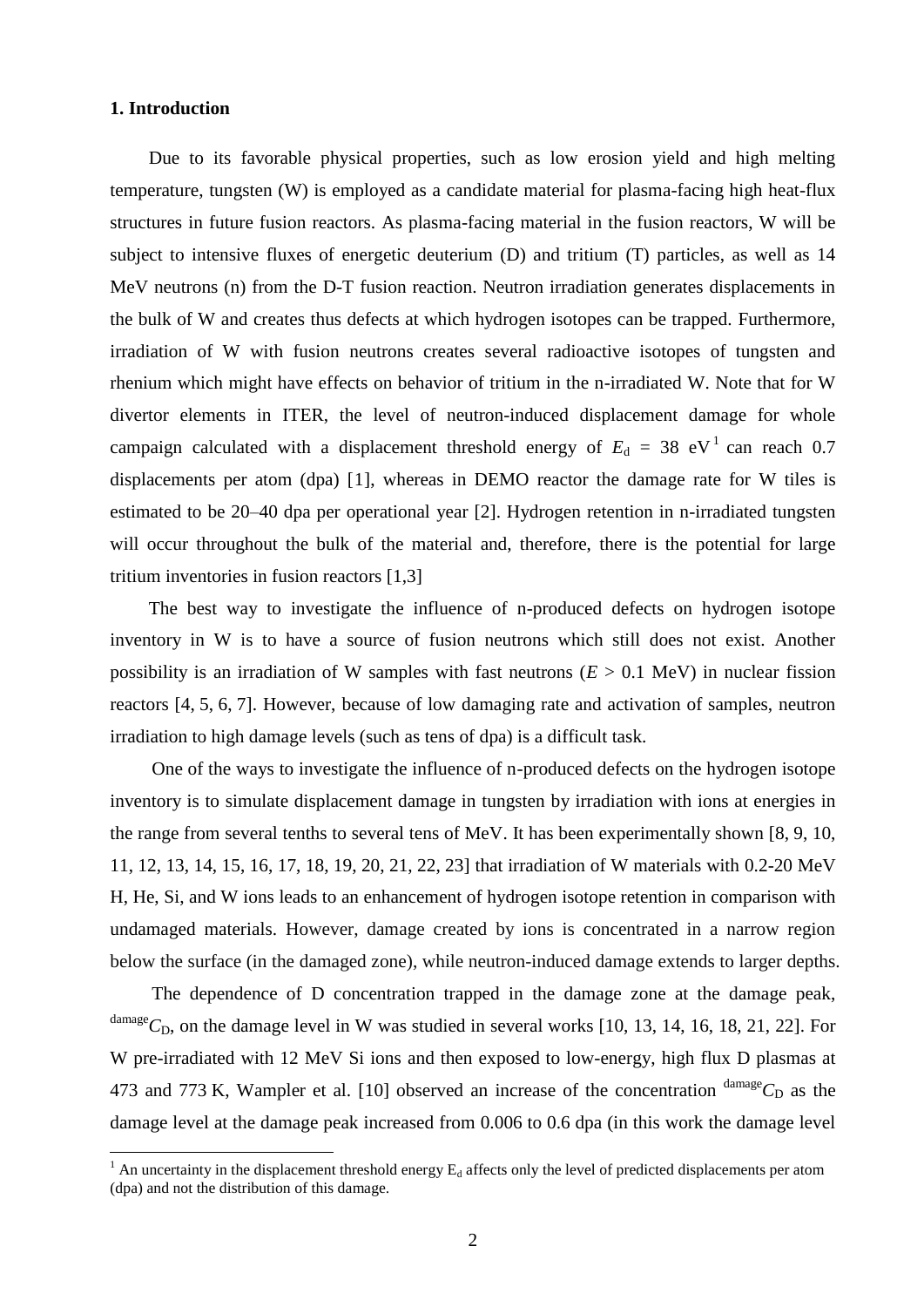was calculated with the displacement energy of  $E_d = 40$  eV). In W damaged with 5.5, 12.3 and 20 MeV W ions and then irradiated with low energy ( $\leq$  200 eV) D ions at 470 – 480 K, the concentration <sup>damage</sup>C<sub>D</sub> saturated at 0.4 – 0.5 dpa calculated with  $E_d = 68$  eV [14],  $E_d = 90$  eV [16] and  $E_d = 40$  eV [18]. On the contrary, using W pre-damaged with 300 keV H ions and then irradiated with 1 keV D ions at 473 K, Ueda et al. [13] showed that the concentration  $\frac{\text{damage}}{C_D}$ increased linearly with the damage level up to  $\sim 0.2$  dpa ( $E_d = 40$  eV) and then, up to 1 dpa, the concentration  $\text{d}^{\text{anage}}C_{\text{D}}$  demonstrated insignificant growth. Takagi et al. [22] reported that for W damaged with 1.5 and 5 MeV W ions to 1.6, 11 and 110 dpa at the damage peak  $(E_d = 90 \text{ eV})$ and then exposed to low-energy deuterium RF plasmas, the average concentration of D in the damaged zone increased continuously with the damage level. Saturation of the hydrogen isotope retention is an important phenomenon because it gives an upper limit of the retention even for heavily damaged tungsten in fusion reactors.

This paper describes experiments to determine the damage level in W where the concentration of defects responsible for trapping of D atoms in the damage zone saturates. The displacement damage was created by irradiation with W ions at energies of several MeV. For neutrons and energetic heavy ions, the energy distribution of primary knock-on atoms peaks at high energies, and they both create dense collision cascades [24, 25]. Therefore, damages created by irradiation with energetic heavy ions can be good proxies for those induced by neutron irradiation.

To simulate properly the effects of displacement damage on the bulk retention of diffusing D atoms, the damaged W samples should be loaded with deuterium without formation of additional defects, which could interfere with W-ion-induced defects. In this work 50 µm thick W foils damaged at 300 K to various damage levels were exposed to high flux D plasma on the side opposite to the damaged one. In the second set of experiments, polycrystalline W samples damaged at 300 and 573 K up to 50 dpa were exposed on the damaged side to low-flux D plasma such that additional plasma-induced defects were not generated.

# **2. Experimental**

Two types W materials were used in this work: (i) polycrystalline hot-rolled W foil; and (ii) mechanically-deformed polycrystalline W.

(i) 50 µm thick polycrystalline hot-rolled W foil from Goodfellow Cambridge Limited, England, has a purity of 99.95 wt.%. The microstructure of the W foil consists of twodimensional flat grains, 2-5 µm in size and around 1 µm in thickness, positioned in parallel to the surface. No polishing and no annealing were performed after cutting of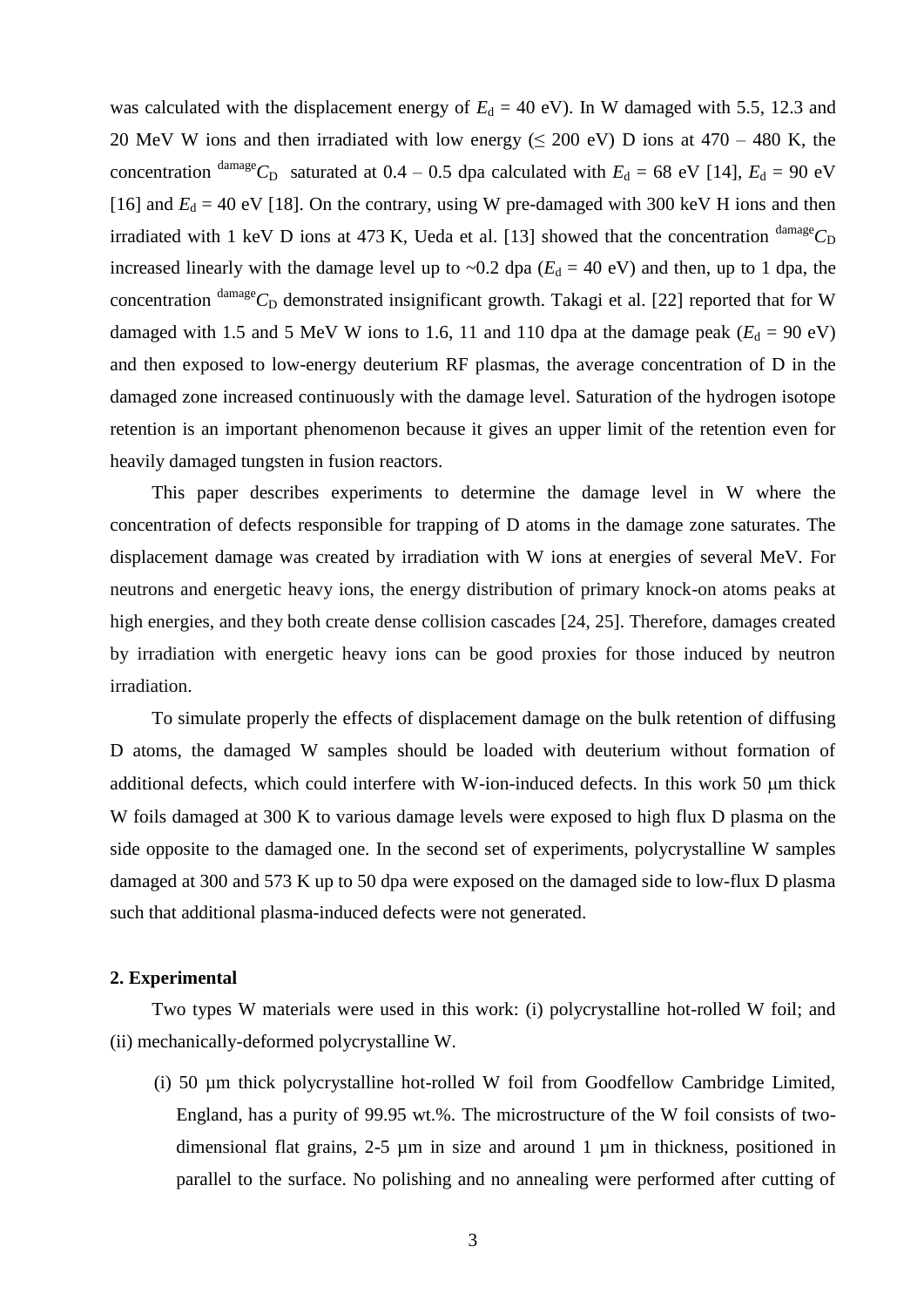the foil into samples of  $10 \times 10$  mm<sup>2</sup> in size. According to elastic recoil detection analysis [26], concentration of hydrogen in the hot-rolled W foils was below  $10^{-2}$  at.%.

(ii) Mechanically-deformed W from A.L.M.T. Corp., Japan, has a purity of 99.99 wt.%. The microstructure of this W consists of anisotropically elongated grains along the deformation axis. The grain size is 1-3 µm in section and up to 5 µm in length. Individual elongated cracks observed between grains are due to the deformation treatment [27]. Two types of samples were prepared from mechanically-deformed polycrystalline W rods annealed at 1173 K for 30 min in a hydrogen atmosphere to relieve internal stresses occurred in the manufacturing process: square-shaped samples,  $10 \times 10$  mm<sup>2</sup> in size and 2 mm in thickness, and disc-shaped samples were 6 mm in diameter and 0.2 mm in thickness. The sample were prepared such that the irradiated surfaces were perpendicular to deformation axis (i.e., to the heat transfer direction), which corresponds to the ITER specification [28]. The samples were mechanically polished, clean in the acetone ultrasonic bath, and then annealed in vacuum at 1173 K for 30 min to relieve stresses occurred in the polishing process.

The 50 µm thick hot-rolled W foils and square-shaped mechanically-deformed W samples were irradiated with 20 MeV W ions at 300 K to damage levels in the range from 0.022 to 0.5 dpa at the damage peak using the facility at IPP Garching. At Kyoto University, the mechanically-deformed W discs were irradiated with 4.8 MeV W ions at temperatures of 300 and 573 K to damage levels of 0.65 and 50 dpa at the damage peak. The numbers of displacement collisions<sup>2</sup>, as a function of a depth, were calculated using the program SRIM 2008.03 [29], "full cascade option", with a displacement energy of  $E_d = 90 \text{ eV}$  [30, 31]. Note that for irradiation with 4.8 and 20 MeV W ions, the damage peak situated at a depth of 0.22 and 1.35 µm, respectively. In what follows the W-ion-irradiated W samples will be designated as "damaged" W samples, and a value of the damage level will be indicated as a number of dpa at the damage peak.

The 50 µm thick W foils, damaged with 20 MeV W ions at 300 K, were exposed to lowenergy, high-flux deuterium plasma at a temperature of 550 K on the side opposite to the damaged one. This was done to avoid an interference of plasma-induced defects [27] with

 $2^{2}$  The number of displacement collisions indicates how many target atoms were set in motion in the cascade with energies above their displacement energy. A vacancy is the hole left behind when a recoil atom moves from its original site. If a moving atom strikes a stationary target atom and transfers more than its displacement energy to it, and the initial atom, after the collision, does not have enough energy to move onwards, and it is the same element as the atom it struck, then it just replaces that atom in the target and there is no vacancy created. The number of displacements is therefore determined as the sum of the numbers of vacancies and replacement collisions [24].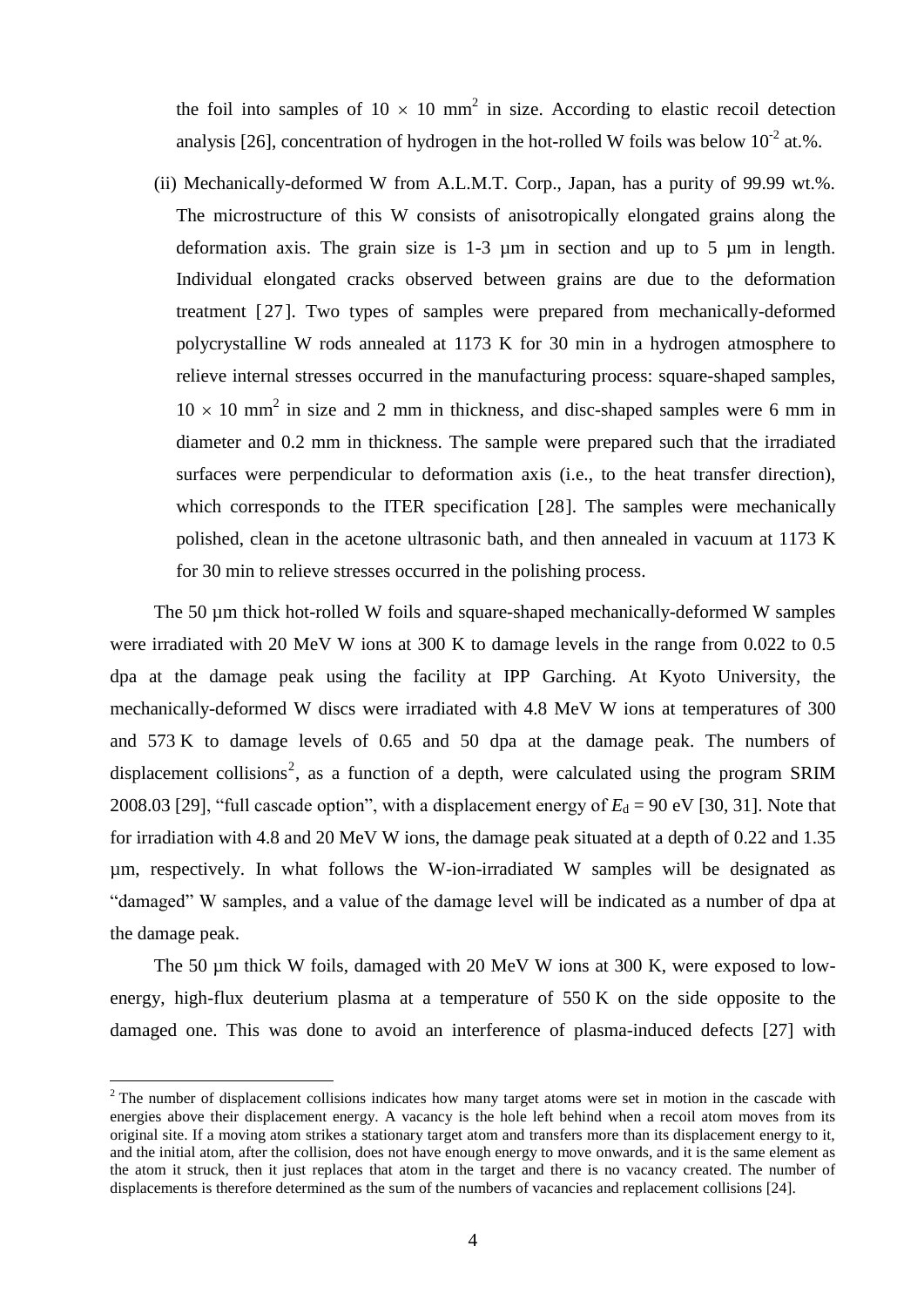displacement damage created by energetic W ions, and to realize conditions where diffusing D atoms interact with W-ion-induced traps. In addition, an undamaged W foil was also exposed to the high flux D plasma. The linear plasma generator used for delivering plasma beams is described in Ref. [32]. To generate high flux D plasma, the  $D_2$  working pressure was kept at about 1 Pa. As a result, a plasma beam with species of  $D_2^+$  (over 80%) and  $D^+$  (less than 20%) was obtained. A bias voltage of -80 V was applied to the W sample, resulting in incident energy of 76 eV, taking into account the plasma potential of about -4 V as measured by a Langmuir probe. The incident deuterium ion flux was fixed at  $10^{22}$  D/m<sup>2</sup>s. The samples were exposed to ion fluence of  $3 \times 10^{26}$  D/m<sup>2</sup>. The exposure temperature of 550 K was set by the thermal contact between the sample and the cooled holder. The temperature was monitored using a type K thermocouple tightly pressing the rear of the sample.

The damaged sides of the mechanically-deformed square-shaped and disc-shaped W samples were exposed to D particles at temperature of 403 K to low flux D plasma formed by DC glow discharge [20]. The sample on a holder equipped with an ohmic heater and a thermocouple, and this holder served as anode. A tungsten disc located at a distance of about 10 cm from the sample holder was used as a cathode. Deuterium pressure in the chamber was maintained at 1 Pa, DC discharge voltage was 400 V, and discharge current averaged about 0.18 A. Because the sample was set on an anode, the main impinging particles were D atoms and molecules (D neutrals) in addition to electrons. The energies of atoms were in the range from few eV (atoms originated in the glow discharge) to  $~150$  eV (atoms reflected from the W cathode). The flux of implanted deuterium was estimated to be about  $2 \times 10^{18}$  D/m<sup>2</sup>s by measuring D uptake in a Ti sample with thermal desorption spectroscopy after exposure in the DC glow discharge at 300 K for 10 and 60 min [20]

The deuterium profiles were determined by nuclear reaction analysis (NRA) at IPP, Garching. The D concentration within the near-surface layer (at depths up to about  $0.5 \mu m$ ) was measured by means of the  $D(^{3}He, \alpha)H$  reaction at a <sup>3</sup>He energy of 0.69 MeV with total 3He ion charge of 10  $\mu$ C acquired on a spot size of 1mm2. The  $\alpha$  particles were energy-analyzed with a small-angle surface barrier detector at the laboratory scattering angle of 102 $^{\circ}$ . The  $\alpha$  spectrum was transformed into a D depth profile using the program SIMNRA [33].

To determine the D concentration at larger depths, an analyzing beam of 3He ions with energies varied from 0.8 to 4.0 MeV was used, and at these energies the total 3He ion charge was 5 µC. The protons from the  $D(^{3}He, p)^{4}He$  nuclear reaction were counted using a wide-angle proton detector placed at a scattered angle of 135º [34]. In order to extend the D concentration to depths of  $6 \mu m$ , the program SIMNRA was used for the deconvolution of the proton yields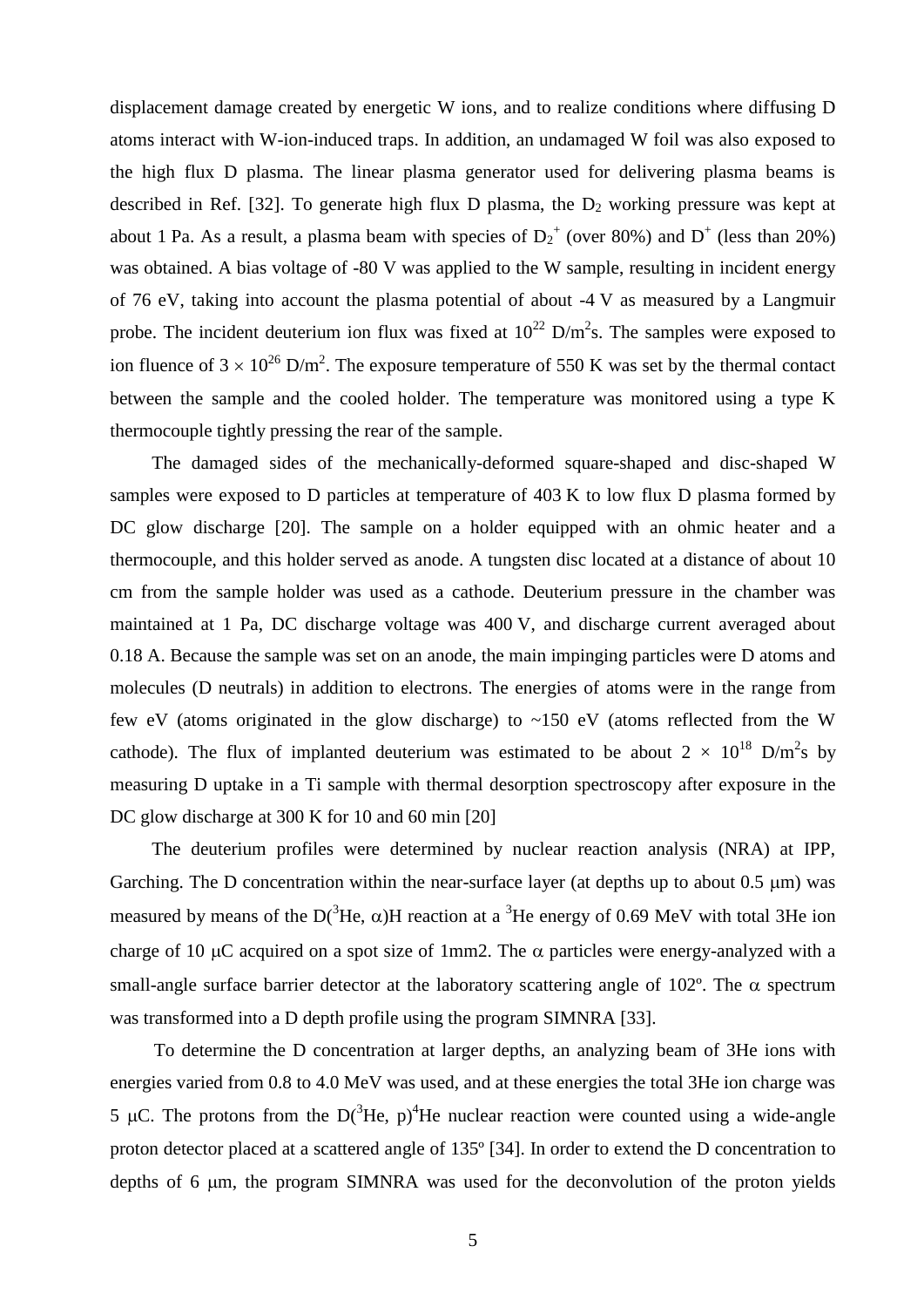measured at different <sup>3</sup>He ion energies. A deuterium depth distribution was assumed taking into account the near-surface depth profile obtained from the a particle spectrum, and the proton yield as a function of incident  ${}^{3}$ He energy was calculated. The shape of the D depth profile was then varied using an iterative technique until the calculated curve matched the measured proton yields [35].

### **3. Results**

# *3.1. 50 µm thick W foils pre-irradiated at 300 K with 20 MeV W ions to various damage levels and exposed on the opposite side to high flux D plasma at 550 K*

For W foils irradiated with 20 MeV W ions at 300 K to the damaged level of 0.022 dpa and then exposed on the opposite side to low-energy, high flux D plasma at 550 K to incident D ion fluence of  $3 \times 10^{26}$  D/m<sup>2</sup>, deuterium depth profile on the damaged side coincides with the calculated damage profiles (Fig. 1a) indicating that radiation-induced defects are decorated by D atoms diffusing from the plasma-exposed side. Additionally, D atoms can migrate from the damage side surface due to exposure to  $D_2$  gas at a pressure of  $\sim$ 1 Pa (i.e., at gas pressure maintained in the linear plasma generator during plasma exposure). As the damage level increases above 0.022 dpa, the D concentration at the damage peak increases roughly in proportion to the damage level, and then, at the peak damage levels over 0.1 dpa, the gradient of the increase becomes shallow (Fig. 1b).

It should be noted that lowest D concentration at the damage peak observed for the lowest damage level of 0.022 dpa is about  $4 \times 10^{-2}$  at.% (Fig. 1a), whereas the H concentration in the unannealed W foils is below  $10^{-2}$  at.%. There is no data on redistribution of the inherent hydrogen from intrinsic traps to ion-irradiated defects; however, the influence of the inherent hydrogen on the D retention in the damage zone is thought to be negligible.

For the undamaged W foil exposed on one side to the high flux D plasma, the D depth profile on the opposite side demonstrates a concentration of about  $10\,2$  at.% on the surface and about  $5 \times 10^{-4}$  at.% in the bulk, i.e., at depths of 46–49 µm (Fig. 1a).

On the plasma exposed side, deuterium depth profiles in the damaged W foils are characterized by sharp near-surface concentration maxima of  $(4-7) \times 10^{-2}$  at.%, and, at depths of 2–5 µm, by a concentration of about  $(0.8-1.5) \times 10^{-2}$  at.% (Fig. 1a). Such scatter of the concentration data can be explained by large error in determination of the D concentration due to low statistics of the proton counts. Concentration minima at depths around  $1 \mu m$  is thought to be due to thermal migration and release of D atoms after termination of the exposure.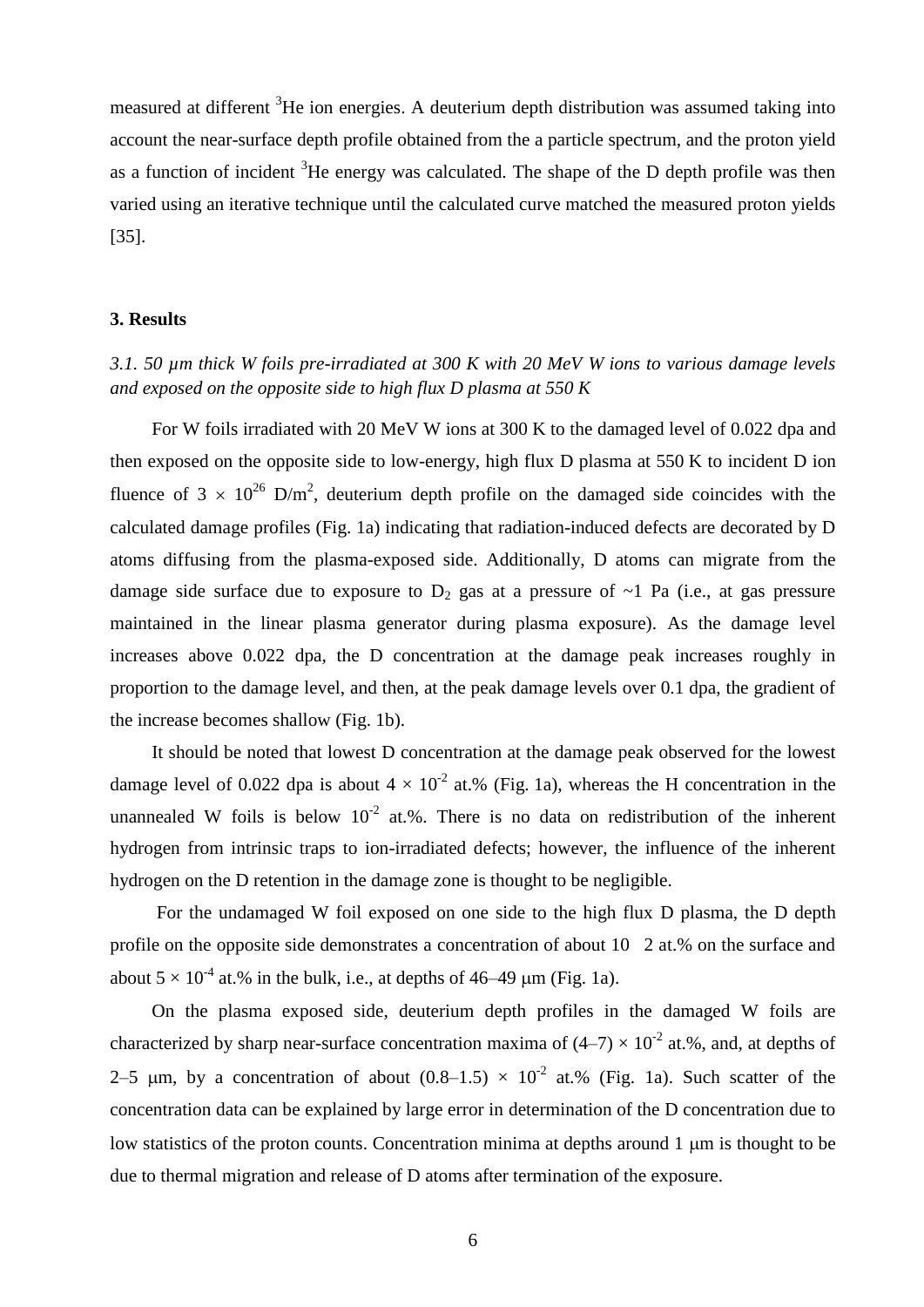In the plasma-exposed undamaged W foil the D concentration at depths of  $3-5 \mu m$  is approximately half compared to that in the damaged W foils. Note that the same result was observed previously for 25 µm thick W foils, undamaged and damaged with W ions on the one side and exposed to the D plasma on the opposite side [15]. It has been proposed by Tyburska et al. [15] that irradiation of W foils with MeV W ions generates not only radiation-induced defects but also stresses the matrix lattice until plastic deformation occurs to alleviate the tensions. This deformation is assumed to be responsible for generation of vacancies, vacancy clusters and dislocation loops [36] at depths far beyond the displacement damage zone, i.e., at distance of several tens of micrometers. Hereupon, the D concentration at these depths increases due to trapping at vacancy-types defects.

# *3.2. Mechanically-deformed polycrystalline W pre-irradiated at 300 K with 20 MeV W ions to 0.5 dpa and exposed on the same side to low flux D neutrals at 403 K*

In undamaged mechanically-deformed W exposed at 403 K to low flux D plasma<sup>3</sup> for 3 h, deuterium is detected at depths less than 0.03 µm, and the D concentration in deeper layers (at depths  $\geq 0.03$  µm) is below 10<sup>-2</sup> at.% (Fig. 2). Generation of 20 MeV W-ion-induced displacement damage at 300 K and subsequent exposure of the damaged side to the low flux D plasma for the same exposure time of 3 h significantly increases the D concentration at depths up to 1  $\mu$ m, and full width at half maximum (FWHM) of the plateau-like D depth profile is about  $0.75 \mu m$  (Fig. 2). After exposure to the low flux D plasma for 12 h, the FWHM increases twice, whereas the D concentration at the plateau reaching 1.3  $\mu$ m remains unaltered (Fig. 2). Thus, we can say that the D depth profiles are consistent with saturable strong traps<sup>4</sup> being filled by D atoms diffusing from the surface.

It should be noted that in the mechanically-deformed W damaged to 0.5 dpa, the damage level increases from  $\sim 0.2$  to 0.5 dpa with increasing depth from the surface up to 1.35  $\mu$ m (see damage profile in Fig. 2). However, after exposure to the low flux D plasma for 12 h, the D concentration is almost uniform up to  $1.2 \mu m$  (Fig. 2). This is also evidence that the concentration of defects responsible for trapping of diffusing D atoms increases insignificantly at the damage levels above 0.2 dpa.

<sup>&</sup>lt;sup>3</sup> Note that the flux of implanted deuterium was estimated to be about  $2 \times 10^{18}$  D/m<sup>2</sup>s.

<sup>&</sup>lt;sup>4</sup> Saturable traps are traps having finite capacity. Traps where D in solution becomes trapped when it encounters unoccupied traps are denoted as strong traps [10].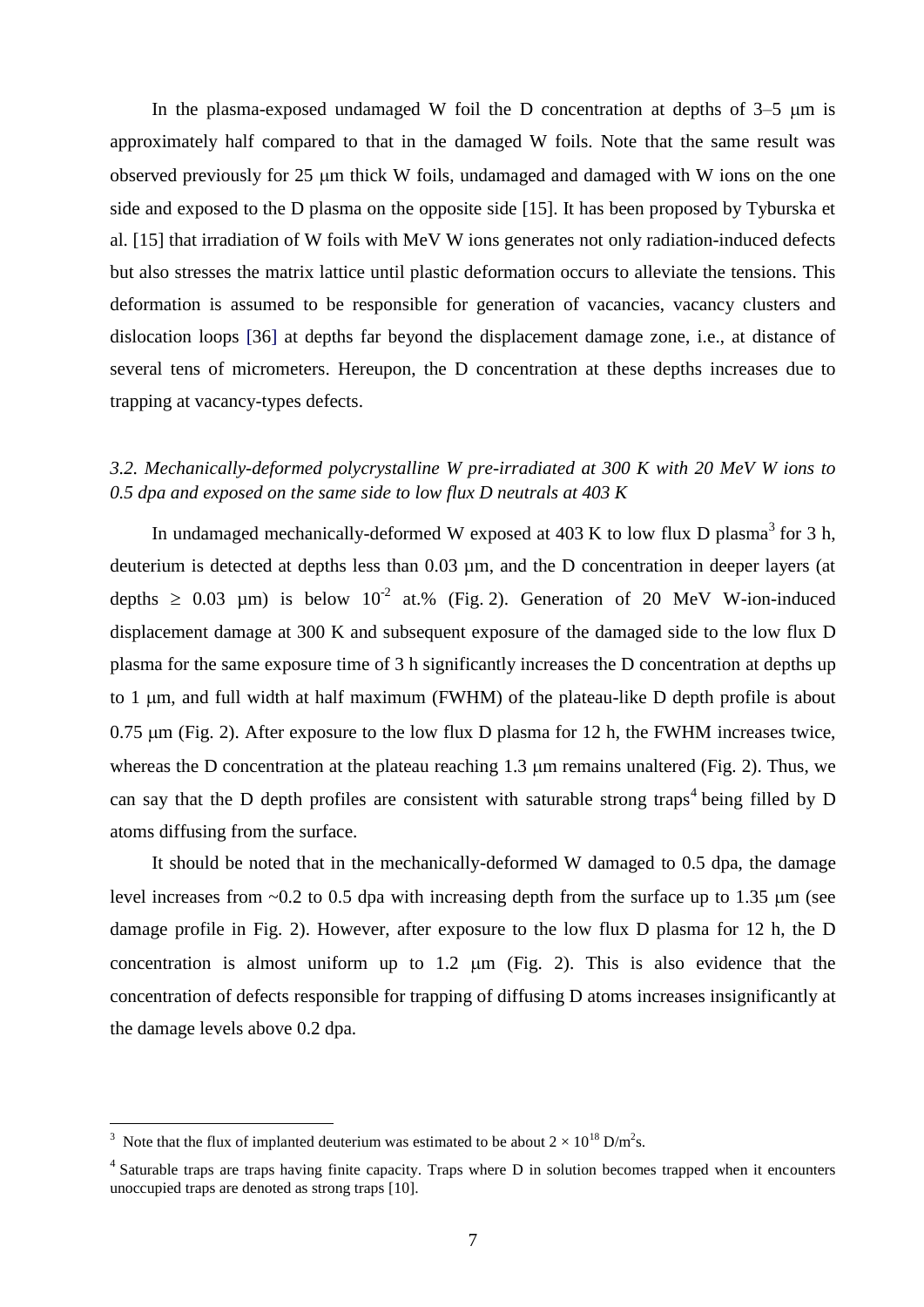*3.3. Mechanically-deformed polycrystalline W pre-irradiated at 300 and 573 K with 4.8 and 20 MeV W ions to various damage levels and exposed on the same side to low flux D plasma at 403 K*

In mechanically-deformedWdamaged at 300 K with 20 MeV W ions to 0.3 and 0.5 dpa and then exposed to the low flux D plasma for 9 h, a plateau in the D concentration profiles reaches about 1.3  $\mu$ m, whereas the sub-surface region damaged to  $\geq 0.1$  dpa extends up to a depth of about 2  $\mu$ m (Fig. 3a). Obviously, D plasma exposure for 9 h does not provide sufficient amount of diffusing D atoms to occupy all W-ion-induced defects.

After irradiation at 300 K with 4.8 MeV W ions to 50 dpa and following low flux D plasma exposure, the D depth profile demonstrates a plateau with the same D concentration as for the W sampled damaged with 20 MeV W ions to 0.3 and 0.5 dpa. However, the 50-dpaconcentration plateau and tail extend beyond the 4.8 MeV W damage profile (Fig. 3a).

In mechanically-deformed W irradiated with 4.8 MeV Wions at 573 K to a damage level of 0.65 dpa, deuterium is retained practically within the damage zone. However, for higher damage level of 50 dpa, the D profile demonstrates trapping of deuterium at depths far beyond the calculated damage profile (Fig. 3a).

After irradiation with MeV-range W ions at temperatures of 300 and 573 K to the damage levels in the range from 0.5 to 50 dpa and following exposure to the low flux D plasma, the D concentration at the profile plateau demonstrates very weak dependence on the number of displacements per atom. However, after damaging at 573 K the concentration at the plateau is lower by a factor of ~2 compared to that for damaging at 300 K (Fig. 3b).

# **4. Discussion**

Analyzing data on the D concentration observed after irradiations of damaged W to D plasmas or D ions at different conditions, it is necessary to keep in mind that at the same concentration of the ion-induced defects, the saturation value of the D concentration in the damage zone depends both on the W target temperature and on the concentration of D atoms in solute state maintained under D plasma/ions irradiation [20]. Therefore, we cannot compare directly values of the D concentration measured after different conditions of D loading.

It has been found that (i) the D concentration at the damage peak increases in proportion to the damage level roughly, and then, at the damage levels above 0.1 dpa, the gradient of the increase becomes shallow, and (ii) at the damage levels in the range from 0.5 to 50 dpa, the concentration of the W-ion-induced defects responsible for trapping of diffusing D atoms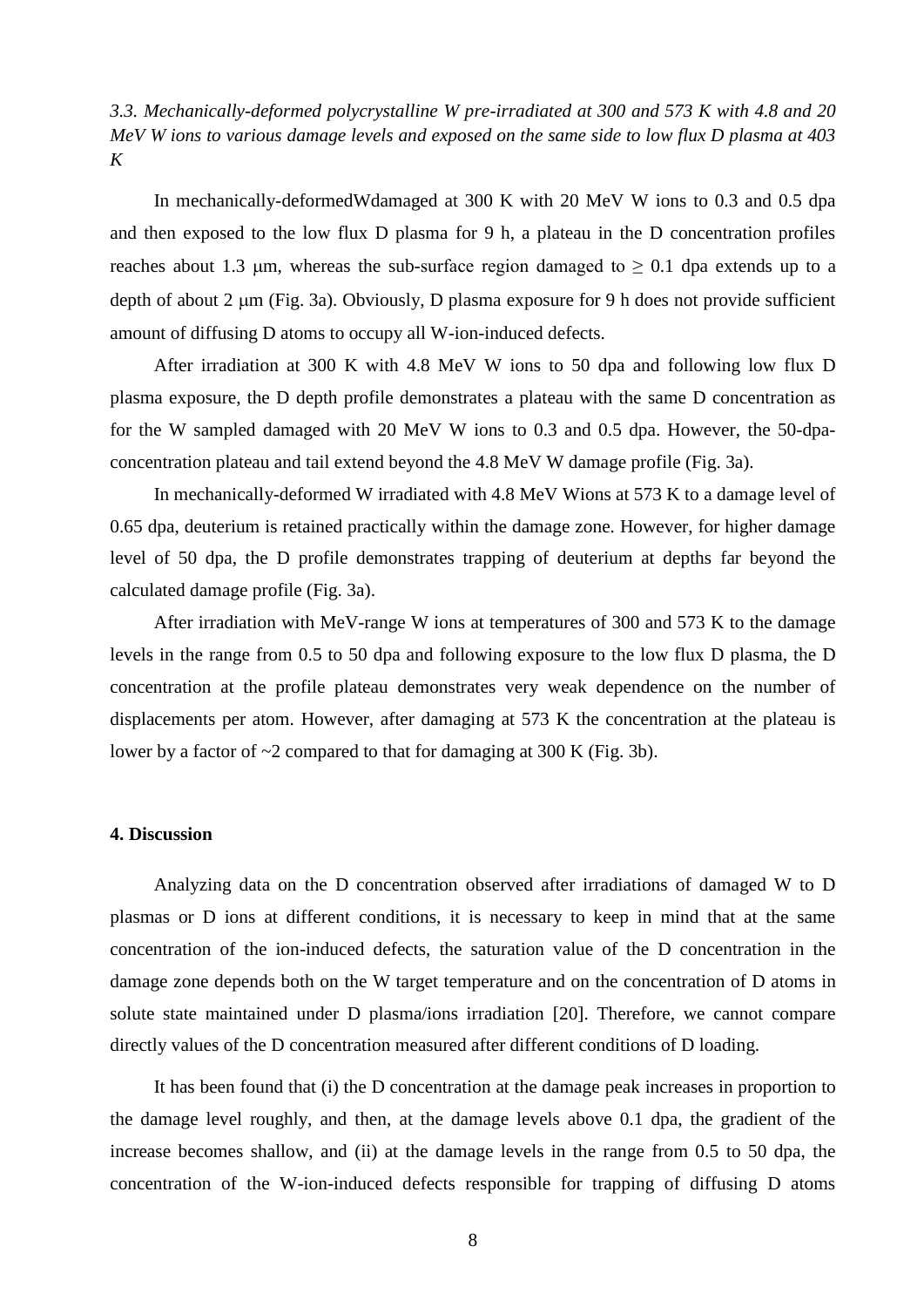demonstrates very weak dependence on the number of displacements per atom. These results are in line with data on the damage level dependence of the D concentration reported in Refs. [10,13,14,16,18] for damage levels below 1 dpa. On the other hand, Takagi et al. [22] have reported that in W pre-irradiated with 1.5–5 MeV W ions at 300 K and then exposed to D plasma at elevated temperatures (373–663 K), average concentration of D retained in the damage zone for one sample damaged with 5 MeV W ions to 110 dpa is higher by a factor of about 1.6 than that for W damaged with 1.5 MeV to 1.6 dpa.

Deuterium profiles shown in Fig. 3a demonstrate that irradiation with MeV-range W ions to higher damage level of 50 dpa does not increase the defect concentration in the damage zone but extends the depth where defects are generated up to the saturation concentration. Abovementioned mechanism of stress-induced generation of defects responsible for trapping of D atoms can explain the D depth profile extension with increasing damage level. Thus, the increase of the average D concentration in the work by Takagi et al. [22] is thought to be partly due to an extension of the primary damage zone with growing damage level, as mentioned above, and an increase of the  $D$  amount retained in the extended damage zone<sup>5</sup>.

It is well known that in the course of collisions between high-energy particles and lattice atoms, vacancies and interstitials (Frenkel defects) are created [24]. The development of radiation-induced vacancy and interstitial concentrations occurs due to competing processes. These defects can be lost either through recombination of vacancies and interstitials or by reaction with defect sinks (voids, dislocations, dislocation loops, grain boundaries or precipitates) [24]. Deuterium atoms injected into damaged W settle into interstitial solution sites, diffuse through the metal lattice, and become trapped at vacancy-type defects, like single vacancies and vacancy clusters. Obviously, at damage levels of  $\geq 0.5$  dpa the rate of the vacancyinterstitial recombination in the primary damage zone becomes comparable with the rate of Frenkel defect generation, and the concentration of vacancy-type defects saturates. However, one cannot exclude migration of vacancies and interstitials beyond the primary damage zone.

According to collision-cascade simulation in the associated body-centered-cubic arrays of atoms, generation of collision cascades in W may result in direct formation of vacancy clusters [37]. As reported in Ref. [38], irradiation of W, at 300–310 K, with 100–150 keV heavy ions (Zn, Hg, and W) to fluences up to  $10^{19}$  ions/m<sup>2</sup> or fast neutrons to fluences up to 5.4  $\times$  10<sup>23</sup> n/m<sup>2</sup> produces vacancy damage consisting predominantly of small clusters (each containing less than

<sup>&</sup>lt;sup>5</sup> Small depth of the damaged zone generated with 1.5–5 MeV W ions (up to  $\sim$ 0.2–0.5 lm) and an insufficient resolution of a proton detector utilized to determine D depth profiles with the use of the  $D(^{3}He,p)^{4}He$  nuclear reaction at <sup>3</sup>He energy of 1.7 MeV [22] does not allow accurate measurement of the D concentration at the depth of the damage peak. At these experimental conditions, the amount of D retained at depths lp to 2 lm influences strongly the shape of the proton energy spectrum.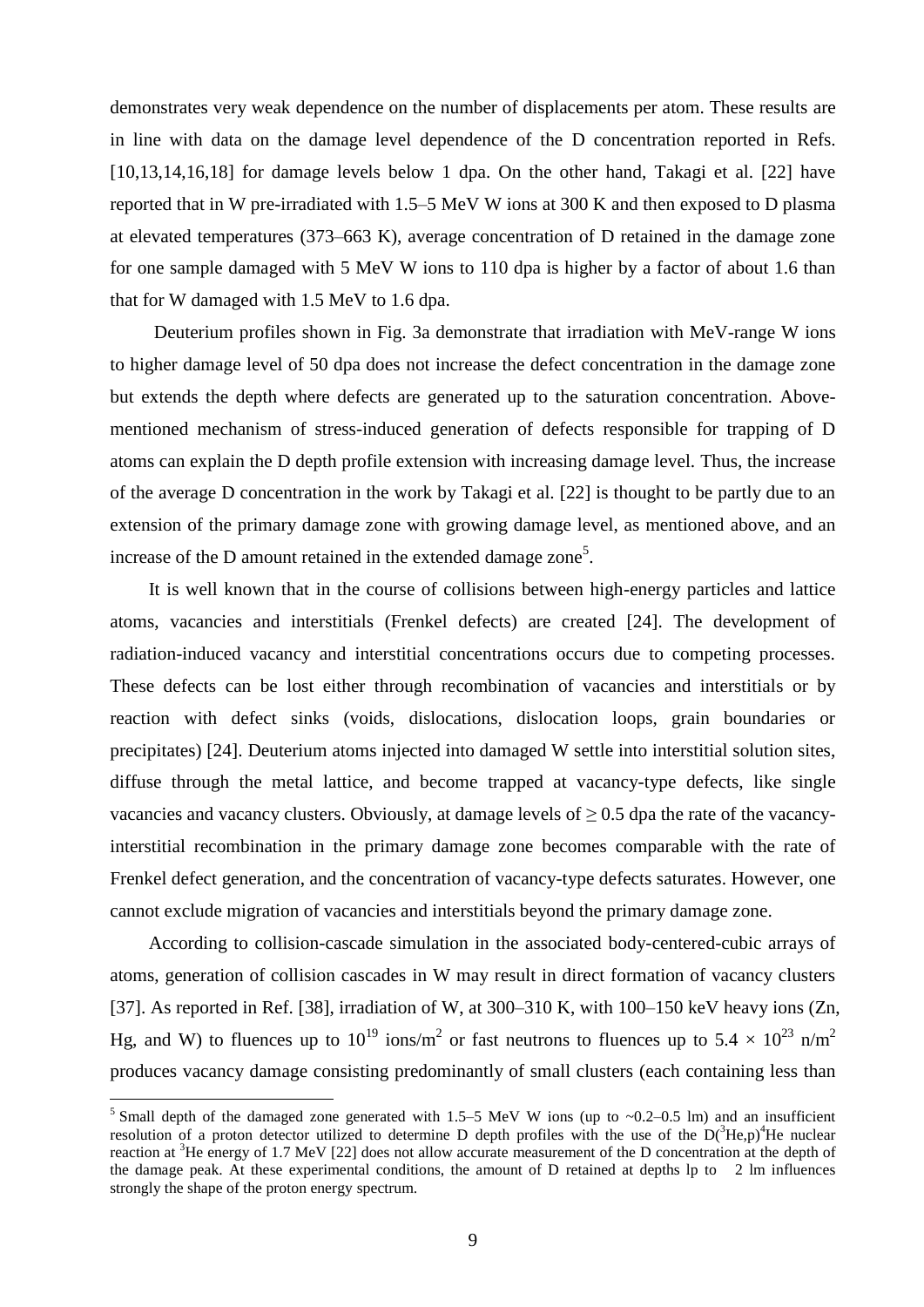ten vacancies). Formation of large vacancy clusters (or nano-sized voids) comprising 300–600 vacancies in W after irradiation with 50 keV W ions at 300 K to the damage levels from 0.01 to 5.5 dpa was observed with the use of field ion microscopy [39].

### **5. Summary**

To determine the damage level at which a concentration of defects responsible for trapping of diffusing D atoms reaches saturation, W samples were irradiated at 300 and 573 K with 4.8 and 20 MeV W ions to damage levels in the range from 0.022 to 50 dpa at the damage peak. Under following exposure to low and high flux D plasmas correspondingly at 403 and 550 K, radiation-induced defects were occupied by diffusing D atoms. It has been found that (i) at the damage levels in the range from 0.1 to 50 dpa, the concentration of the W-ion-induced defects demonstrates very weak dependence on the number of displacements per atom, and (ii) the quasi-saturation concentration of the W ion-induced defects decreases twice as the W-ion irradiation temperature increases from 300 to 573 K.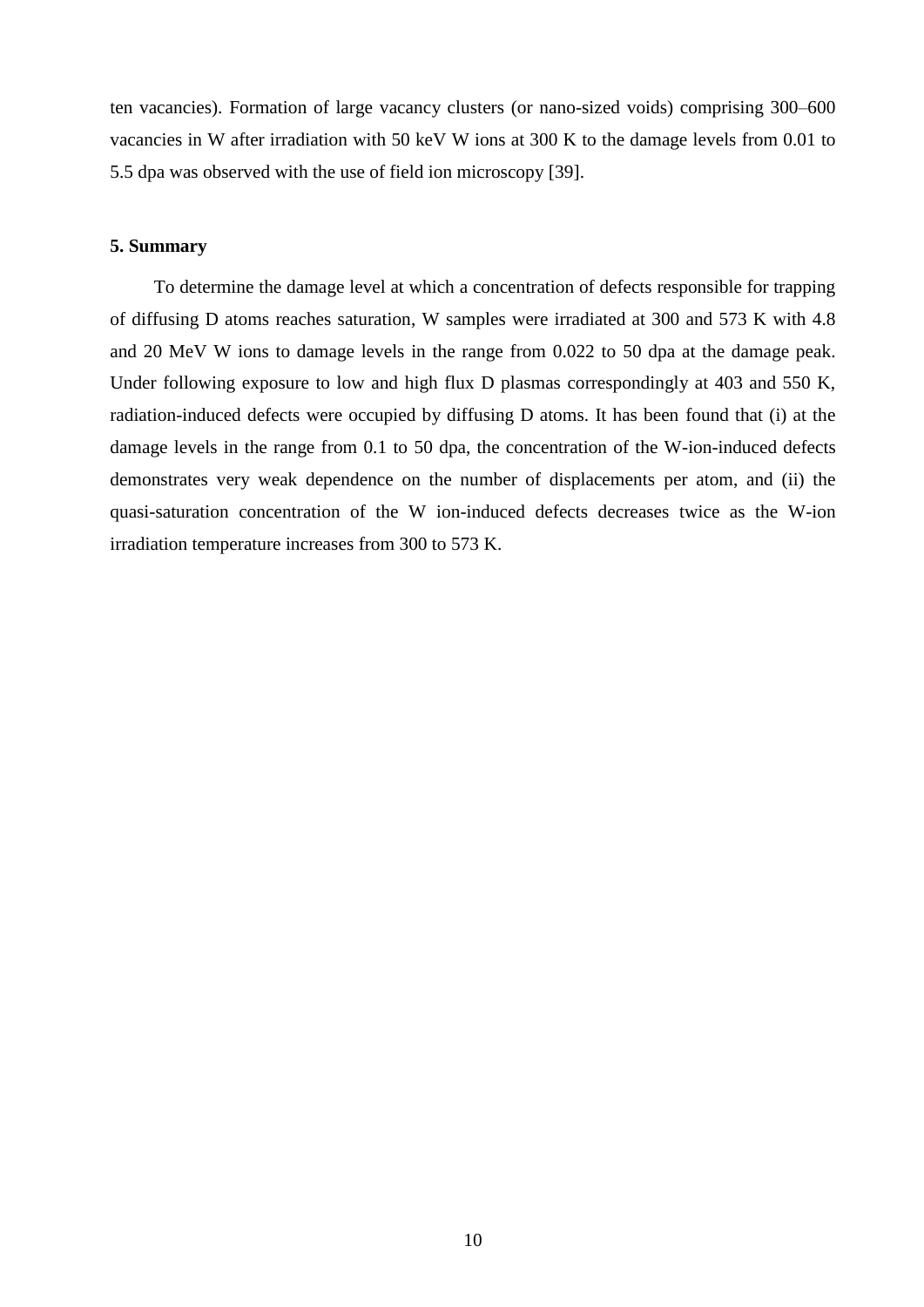

**Figure 1**. (a) Depth profiles of deuterium retained in 50 lm thick polycrystalline hot-rolled W foils, undamaged and damaged by irradiation at 300 K with 20 MeV W ions on the rear side to various damage levels, after exposure on the front side to high flux D plasma with a D ion fluence of about  $3 \times 10^{26}$  D/m<sup>2</sup> at 550 K. Damage profiles are plotted with the use of right ordinate axis. (b) The D concentration at a depth of the damage peak, as a function of the damage level. The solid line indicates linear proportionality between the damage level and the D concentration.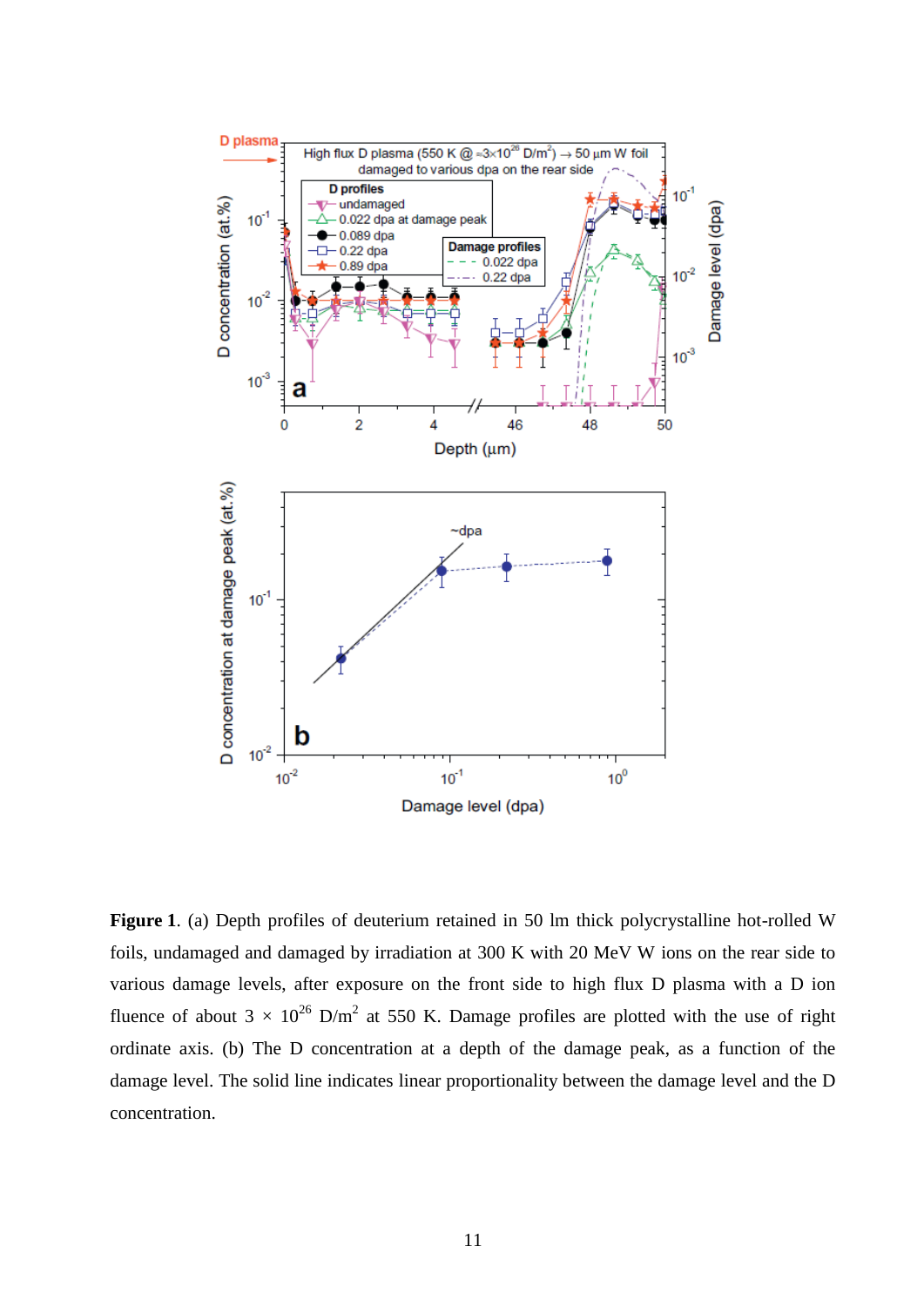

**Figure 2**. Depth profiles of deuterium retained in mechanically-deformed polycrystalline W samples, undamaged and damaged at 300 K by irradiation with 20 MeV W ions to 0.5 dpa, after exposure at 403 K to low flux D plasma for 3 and 12 h. The flux of implanted deuterium is estimated to be about  $2 \times 10^{18}$  D/m<sup>2</sup> s. Damage profile is plotted with the use of right ordinate axis.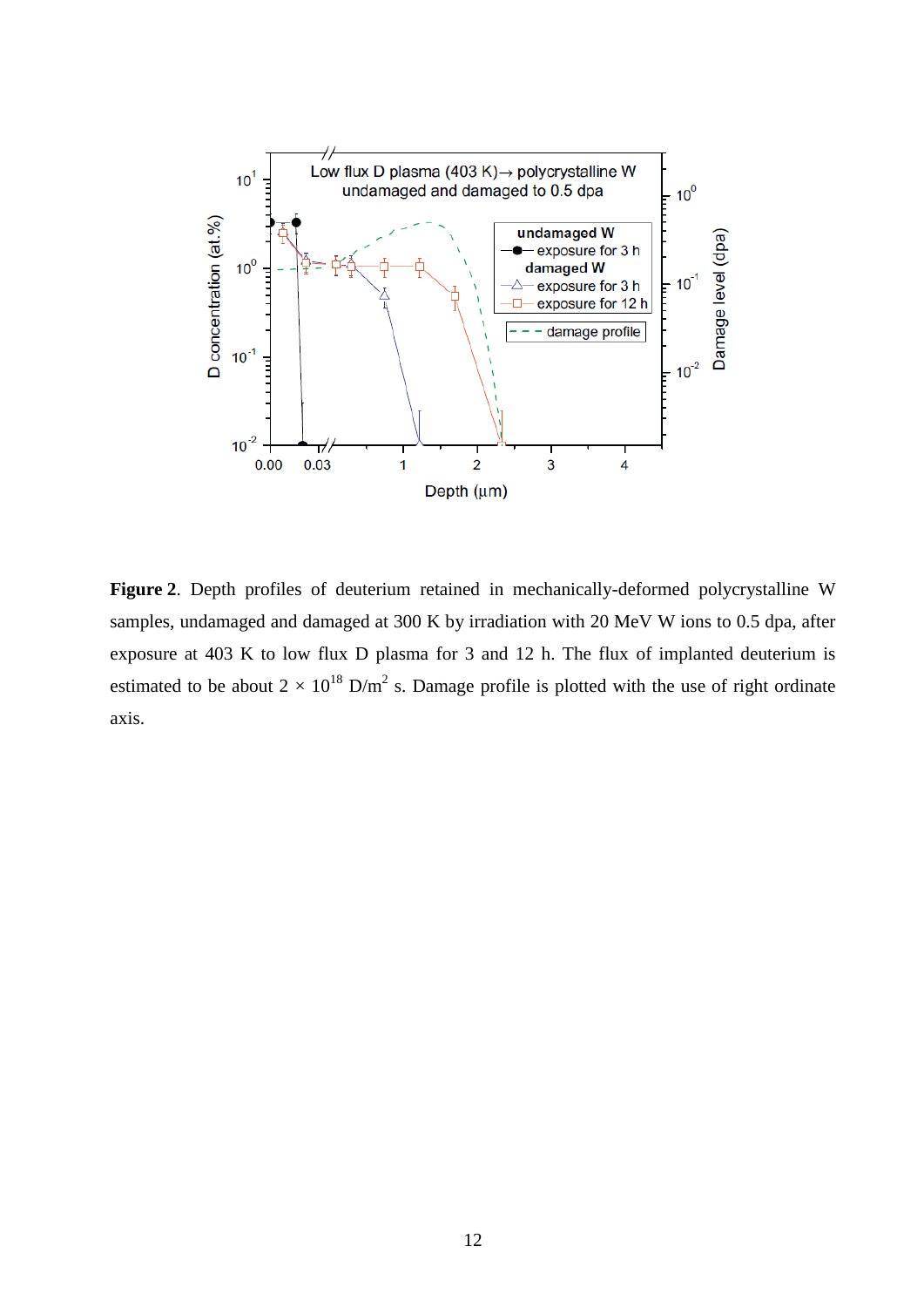

**Figure 3**. (a) Depth profiles of deuterium retained in mechanically-deformed polycrystalline W samples, damaged at temperatures of 300 and 573 K by irradiation with 4.8 and 20 MeV W ions to various damage levels, after exposure at 403 K to low flux D plasma for 9 h. The flux of implanted deuterium is estimated to be about  $2 \times 10^{18}$  D/m<sup>2</sup> s. Damage profiles are plotted with the use of right ordinate axis. (b) The D concentration in the damage zone, as a function of the damage level. Data shown in panel (b) were published earlier in Ref. [21].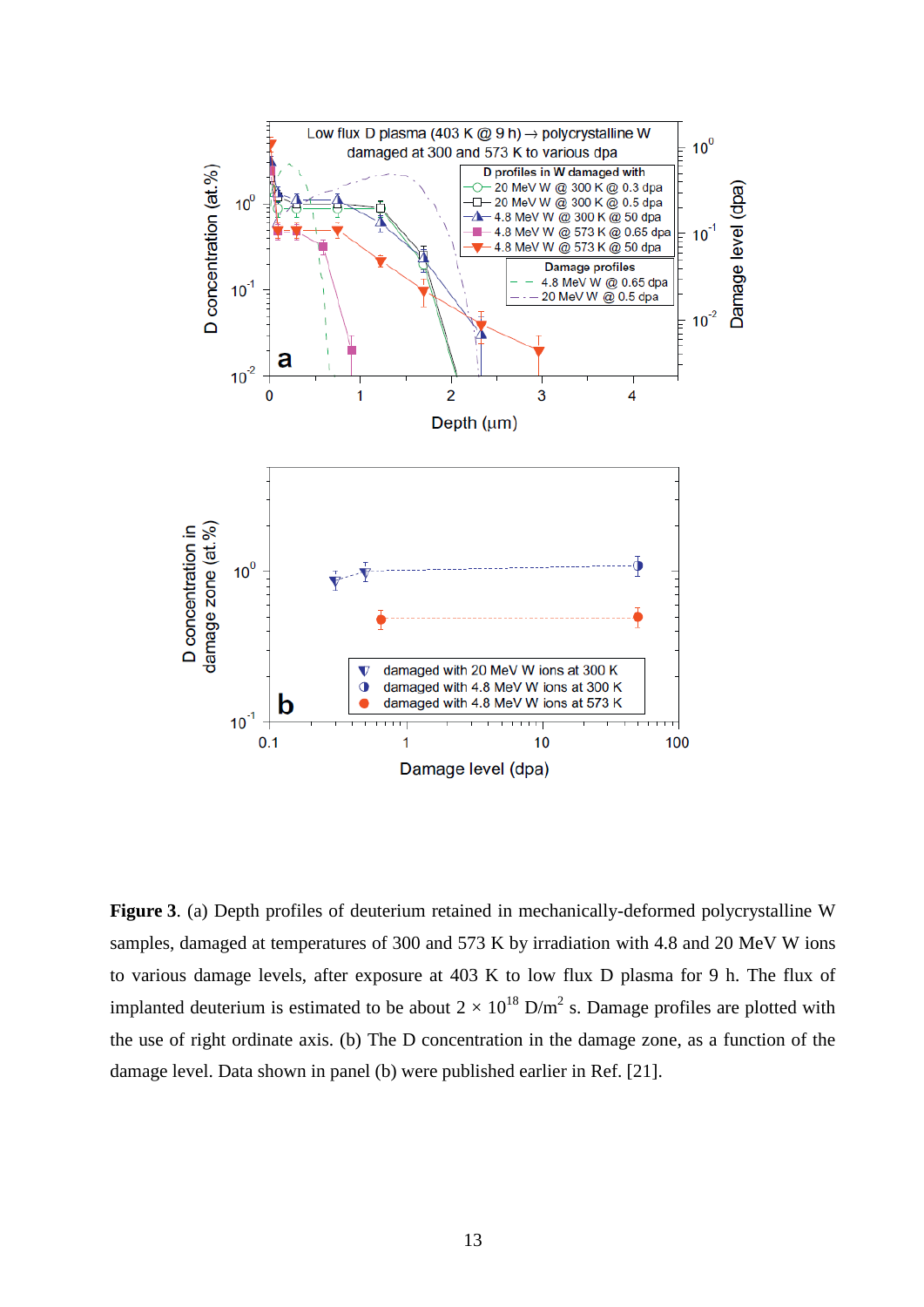### **References**

- [1] H. Iida, V. Khripunov, L. Petrizzi, G. Federici, ITER Nuclear Analysis Report G 73 DDD 2 W 0.2, 2004.
- [2] A.R. Raffray, R. Nygren, D.G. Whyte, S. Abdel-Khalik, R. Doerner, F. Escourbiac, T. Evans, R.J. Goldston, D.T. Hoelzer, S. Konishi, P. Lorenzetto, M. Merola, R. Neu, P. Norajitra, R.A. Pitts, M. Rieth, M. Roedig, T. Rognlien, S. Suzuki, M.S. Tillack, C. Wong, Fusion Eng. Des. 85 (2010) 93.
- [3] V. Barabash, G. Federici, M. Rödig, L.L. Snead, C.H. Wu, J. Nucl. Mater. 283-287 (2000) 138.
- [4] M. Shimada, Y. Hatano, P. Calderoni, T. Oda, Y. Oya, M. Sokolov, K. Zhang, G. Cao, R. Kolasinski, J.P. Sharpe, J. Nucl. Mater. 415 (2011) S667.
- [5] M. Shimada, G. Cao, Y. Hatano, T. Oda, Y. Oya, M. Hara, P. Calderoni, Phys. Scripta T145 (2011) 014051.Y. Oya, M. Shimada, M. Kobayashi, T. Oda, M. Hara, H. Watanabe, Y. Hatano, P. Calderoni, K. Okuno, Phys. Scripta T145 (2011) 014050.
- [6] Y. Oya, M. Shimada, M. Kobayashi, T. Oda, M. Hara, H. Watanabe, Y. Hatano, P. Calderoni, K. Okuno, Phys. Scripta T145 (2011) 014050.
- [7] Y. Hatano, M. Shimada, Y. Oya, G. Cao, M. Kobayashi, M. Hara, B.J. Merrill, K. Okuno, M. Sokolov, Y. Katoh, Mater. Trans. 54 (2013) 437.
- [8] M. Fukumoto, H. Kashiwagi, Y. Ohtsuka, Y. Ueda, Y. Nobuta, J. Yagyu, T. Arai, M. Taniguchi, T. Inoue, K. Sakamoto, J. Nucl. Mater. 386–388 (2009) 768.
- [9] M. Fukumoto, H. Kashiwagi, Y. Ohtsuka, Y. Ueda, M. Taniguchi, T. Inoue, K. Sakamoto, J. Yagyu, T. Arai, I. Takagi, T. Kawamura, J. Nucl. Mater. 390–391 (2009) 572.
- [10] W.R. Wampler and R.P. Doerner, Nucl. Fusion 49 (2009) 115023. W.R. Wampler and R.P. Doerner, Phys. Scripta T138 (2009) 14037.
- [11] W.R. Wampler and R.P. Doerner, Phys. Scripta T138 (2009) 14037.
- [12] W.R. Wampler, D.L. Rudakov, J.G. Watkins, C.J. Lasnier, J. Nucl. Mater. 415 (2011) S653.
- [13]Y. Ueda, H. Tanaka, K. Tanimoto, Y. Ohtsuka, M. Taniguchi, T. Inoue, K. Sakamoto, M. Fukumoto, J. Yagyu, I. Takagi, N. Yoshida, Effect of radiation damage on deuterium retention in tungsten, Oral presentation at 14<sup>th</sup> Intern. Conf. on Fusion Reactor Materials, Sept. 2009, Sapporo, Japan (the data are replicated in: J.Roth and K.Schmid, Phys. Scripta T145 (2011) 014031, Fig. 7).
- [14] B. Tyburska, V.Kh. Alimov, O.V. Ogorodnikova, K. Schmid, K. Ertl, J. Nucl. Mater. 395 (2009) 150.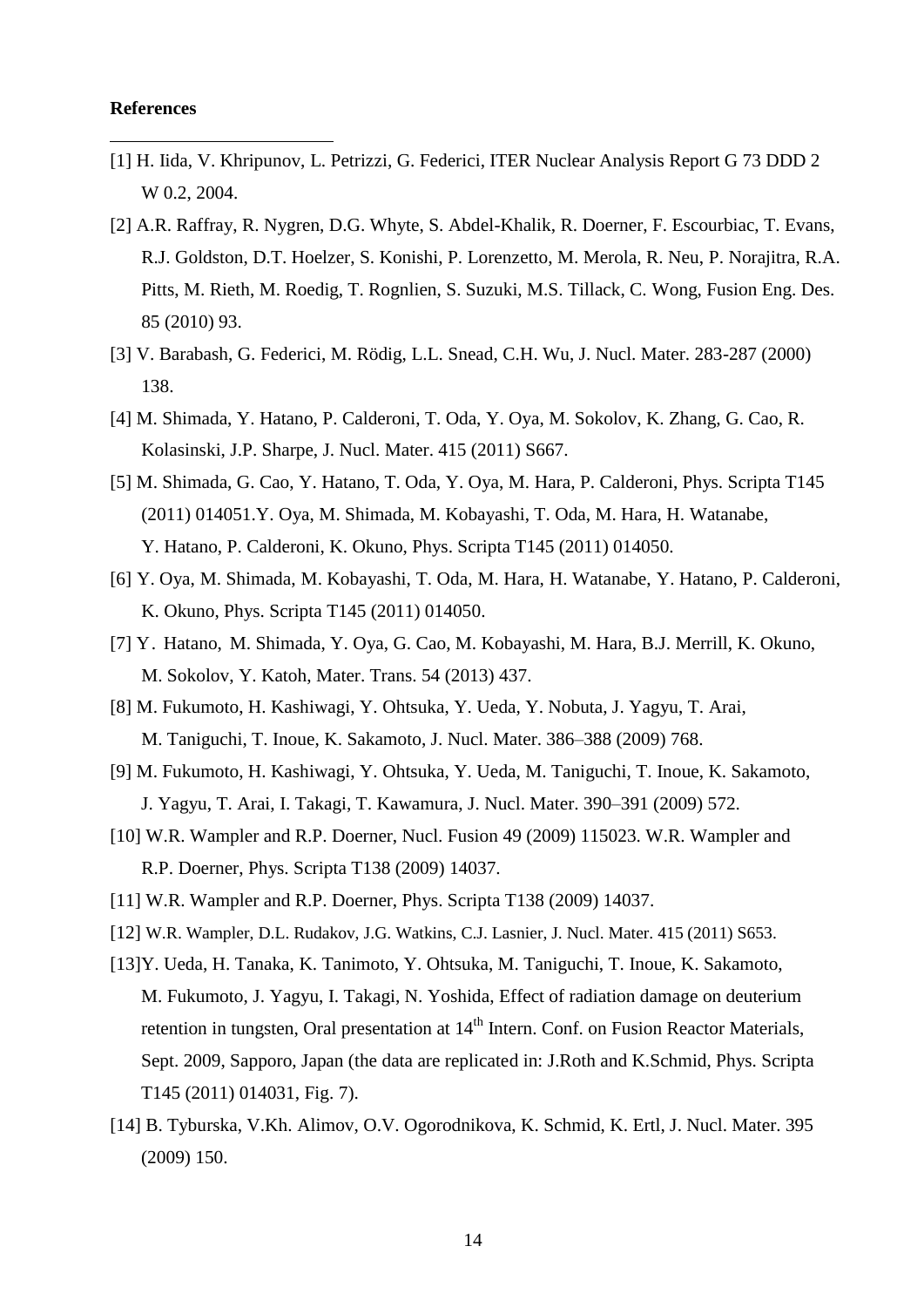[15] B. Tyburska, V.Kh. Alimov, O.V. Ogorodnikova, K. Ertl, K. Schmid, J. Roth, J. Nucl. Mater. 415 (2011) S680.

- [16] O.V. Ogorodnikova, B. Tyburska, V.Kh. Alimov, K. Ertl, J. Nucl. Mater. (2011) 415 (2011) S661.
- [17] V.Kh. Alimov, B. Tyburska-Püschel, Y. Hatano, J. Roth, K. Isobe, M. Matsuyama, T. Yamanishi, J. Nucl. Mater. 420 (2012) 370.G.M. Wright, M. Mayer, K. Ertl, G. de Saint-Aubin, J. Rapp, Nucl. Fusion 50 (2010) 075006.
- [18] G.M. Wright, M. Mayer, K. Ertl, G. de Saint-Aubin, J. Rapp, Nucl. Fusion 50 (2010) 075006.M.H.J. 't Hoen, B. Tyburska-Püschel, K. Ertl, M. Mayer, J. Rapp, A.W. Kleyn, P.A. Zeijlmans van Emmichoven, Nucl. Fusion 52 (2012) 023008.
- [19] M.H.J. 't Hoen, B. Tyburska-Püschel, K. Ertl, M. Mayer, J. Rapp, A.W. Kleyn, P.A. Zeijlmans van Emmichoven, Nucl. Fusion 52 (2012) 023008.
- [20] V.Kh. Alimov, Y. Hatano, K. Sugiyama, J. Roth, B. Tyburska-Püschel, J. Dorner, J. Shi, M. Matsuyama, K. Isobe, T. Yamanishi, J. Nucl. Mater. 438 (2013) S959.
- [21] Y. Hatano, M. Shimada, V.Kh. Alimov, J. Shi, M. Hara, T. Nozaki, Y. Oya, M. Kobayashi, K. Okuno, T. Oda, G. Cao, N. Yoshida, N. Futagami, K. Sugiyama, J. Roth, B. Tyburska-Püschel, J. Dorner, I. Takagi, M. Hatakeyama, H. Kurishita, M.A. Sokolov, J. Nucl. Mater. 438 (2013) S114.
- [22] I. Takagi, K. Yamamichi, Y. Furuta, M. Akiyoshi, T. Sasaki, H. Tsuchida, Y. Hatano, J. Nucl. Mater. 442 (2013) 246.
- [23] M. Shimada, Y. Hatano, Y. Oya, T. Oda, M. Hara, G. Cao, M. Kobayashi, M. Sokolov, H. Watanabe, B. Tyburska-Püschel, Y. Ueda, P. Calderoni, K. Okuno, Fusion Eng. Design 87 (2012) 1166.
- [24] G.S. Was, Fundamentals of radiation material science: Metals and Alloys, Springer, Berlin Yeidelberg – New York, 2007.
- [25] P. Vladimirov and S. Bouffard, Compt. Rend. Phys. 9 (2008) 303.
- [26] S. Bielesch, Experimentelle Auflösung von Wasserstoff- und Deuterium-Tiefenprofilierung mit den nuklearen Kernreaktionen  ${}^{3}$ He( ${}^{2}$ D, p)a und  ${}^{15}N(p, \alpha, \gamma)$ <sup>12</sup>C, Diplomarbeit, Technische Universität München, Fakultät für Physik, and Max-Planck-Institut für Plasmaphysik (2003) (in German).
- [27] V.Kh. Alimov, B. Tyburska-Püschel, S. Lindig, Y. Hatano, M. Balden, J. Roth, K. Isobe, M. Matsuyama, T. Yamanishi, J. Nucl. Mater. 420 (2012) 519.
- [28] T. Hirai, G. Pintsuk, J. Linke, M. Batilliot, J. Nucl. Mater. 390–391 (2009) 751.